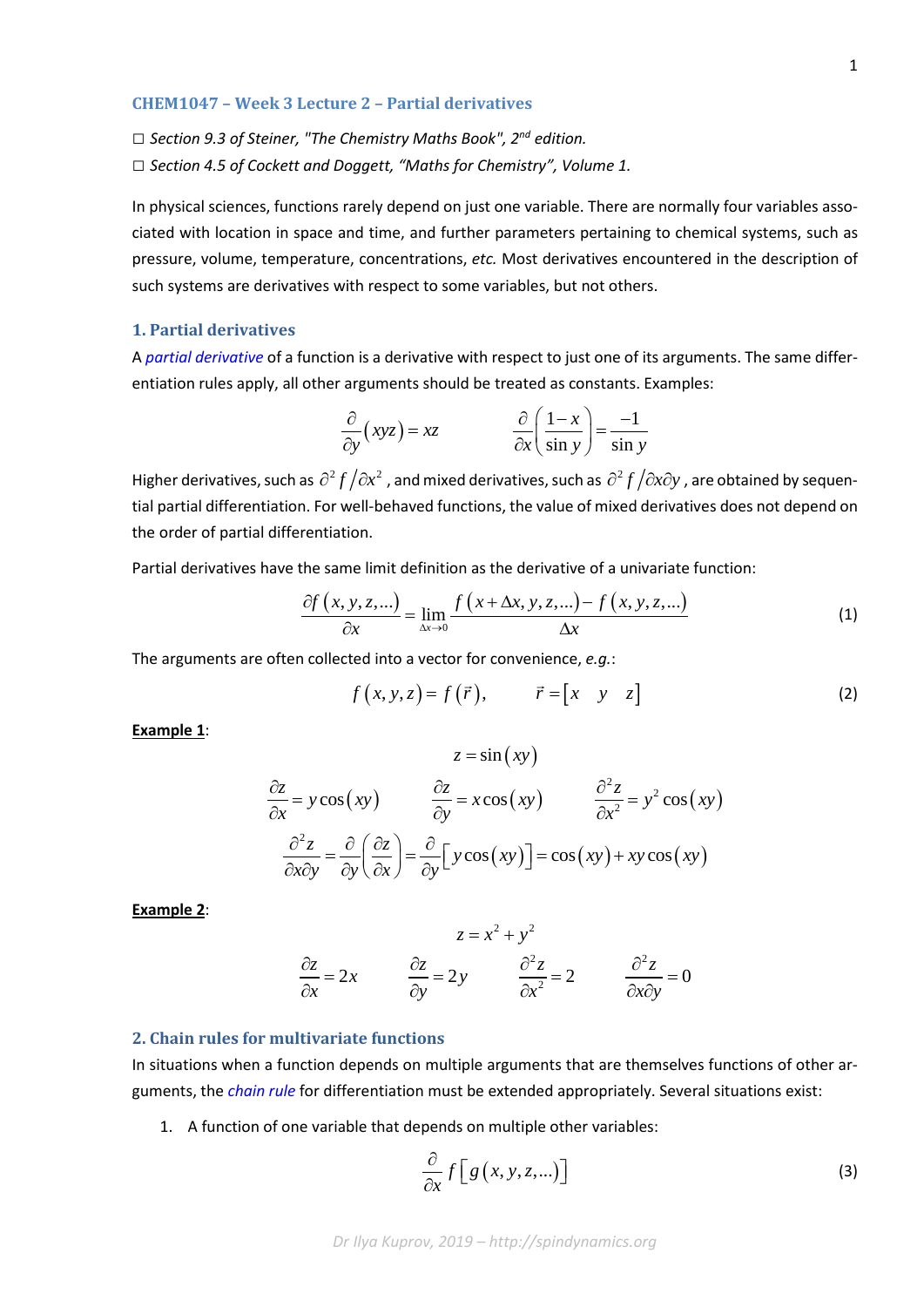We can use the definition of the derivative twice to write out ∆*f* when the argument *x* is incremented by  $\Delta x$ , and then take the limit:

$$
\Delta f = \frac{df}{dg} \Delta g + O\left[\Delta g^2\right] = \frac{df}{dg} \left(\frac{\partial g}{\partial x} \Delta x + O\left[\Delta x^2\right]\right) + O\left[\Delta g^2\right]
$$
  

$$
\frac{\partial f}{\partial x} = \lim_{\Delta x \to 0} \frac{\Delta f}{\Delta x} = \frac{df}{dg} \frac{\partial g}{\partial x}
$$
 (4)

We therefore arrive at the following chain rule:

$$
\frac{\partial}{\partial x} f\left[g\left(x, y, z, \ldots\right)\right] = \frac{df}{dg} \frac{\partial g}{\partial x}
$$
\n(5)

2. A function of multiple variables that each depend on the same variable:

$$
\frac{d}{dt}f\left[x(t),y(t),...\right]
$$
\n(6)

This is a full derivative because the function ultimately only depends on one argument. Using the definition of a partial derivative followed by the definition of univariate derivative, we get:

$$
\Delta f = \frac{\partial f}{\partial x} \Delta x + \frac{\partial f}{\partial y} \Delta y + \dots + O\left[\Delta x^2\right] + O\left[\Delta y^2\right] + \dots =
$$
\n
$$
= \frac{\partial f}{\partial x} \frac{dx}{dt} \Delta t + \frac{\partial f}{\partial y} \frac{dy}{dt} \Delta t + \dots + O\left[\Delta x^2\right] + O\left[\Delta y^2\right]
$$
\n(7)

After using the limit definition of the derivative with respect to *t* , we can conclude that:

$$
\frac{d}{dt}f[x(t),y(t),\ldots] = \frac{\partial f}{\partial x}\frac{dx}{dt} + \frac{\partial f}{\partial y}\frac{dy}{dt} + \ldots
$$
\n(8)

3. A function of multiple variables that each depend on multiple other variables. This is a combination of the two situations above and the corresponding rule may be derived in a similar fashion:

$$
\frac{\partial}{\partial \alpha} f[x(\alpha, \beta, \ldots), y(\alpha, \beta, \ldots), \ldots] = \frac{\partial f}{\partial x} \frac{\partial x}{\partial \alpha} + \frac{\partial f}{\partial y} \frac{\partial y}{\partial \alpha} + \ldots
$$
\n(9)

**Example 3**:

$$
z = \sin(x), \quad x = u^2 v^2
$$

$$
\frac{\partial z}{\partial u} = \frac{dz}{dx} \frac{\partial x}{\partial u} = \left[\cos(x)\right] \left[2uv^2\right] = 2uv^2 \cos(u^2 v^2)
$$

**Example 4**:

$$
z = x^2y - y^2, \quad x = t^2, \quad y = 2t
$$
  

$$
\frac{dz}{dt} = \frac{\partial z}{\partial x}\frac{dx}{dt} + \frac{\partial z}{\partial y}\frac{dy}{dt} = [2xy][2t] + [x^2 - 2y][2] = ... = 10t^4 - 8t
$$

**Example 5**:

$$
z = e^{x^2 y}, \quad x(u, v) = \sqrt{uv}, \quad y(u, v) = 1/v
$$

$$
\frac{\partial z}{\partial u} = \frac{\partial z}{\partial x} \frac{\partial x}{\partial u} + \frac{\partial z}{\partial y} \frac{\partial y}{\partial u} = \left[2xy e^{x^2 y}\right] \left[\frac{\sqrt{v}}{2\sqrt{u}}\right] + \left[x^2 e^{x^2 y}\right] \left[0\right] = \dots = e^u
$$